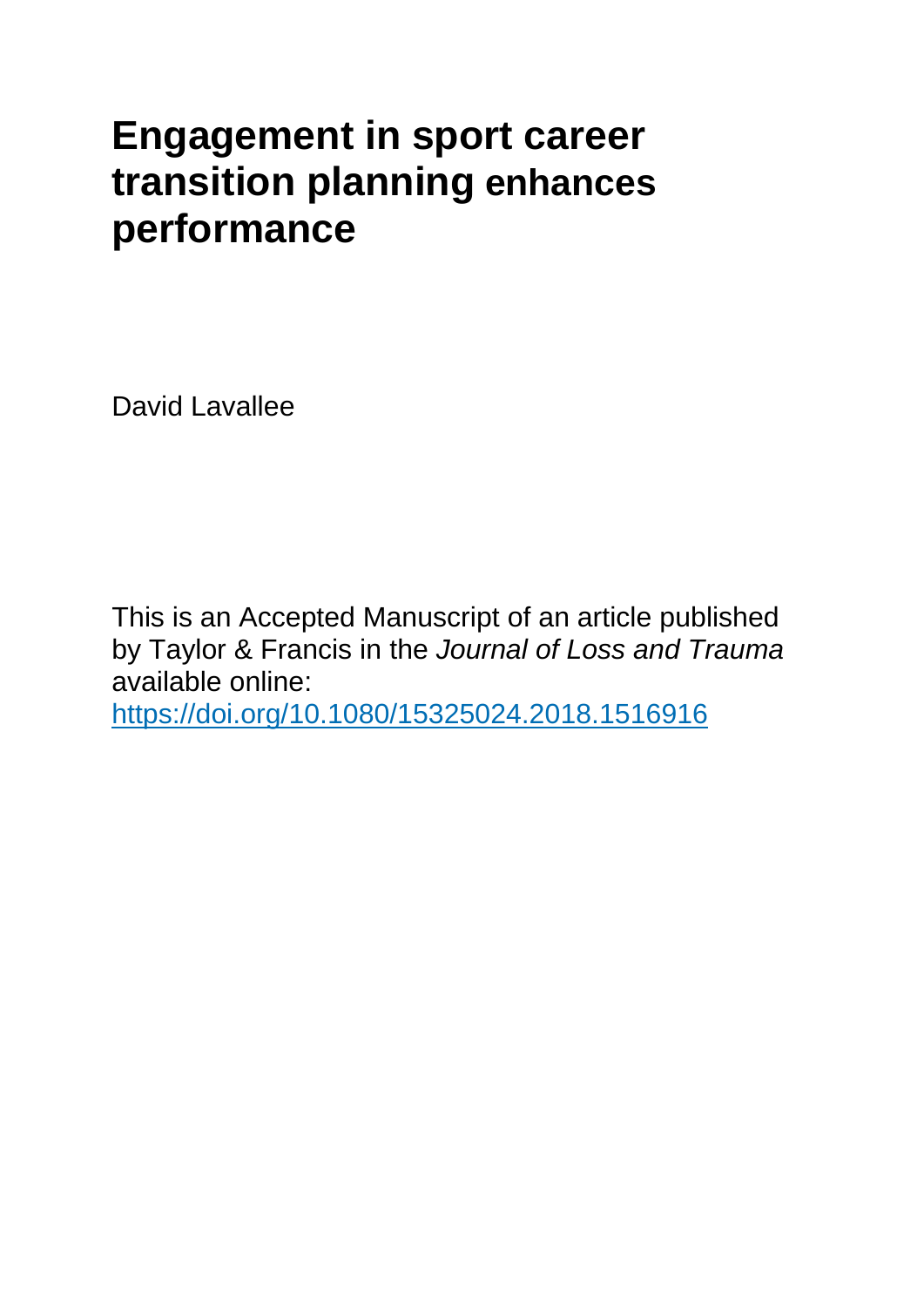Engagement in Sport Career Transition Planning Enhances Performance

## **Abstract**

 Retirement from sport has the potential to be a major loss for professional athletes. Yet, many athletes resist engaging in career transition planning programs prior to their retirement. This research note reports the findings from an investigation on whether planning for an inevitable resource loss event (i.e., retirement from professional sport) can accrue gains (i.e., sporting performance). Data for this study was sourced from the National Rugby League, a top-level men's professional sports league in Australasia, and included 28,516 performance selection observations for 632 players over three seasons. The findings demonstrated that higher levels of engagement in pre-retirement planning were positively associated with team selection, team tenure, and career tenure. Pre- retirement planning was also found to exert its effect on performance through the experience of career transition practitioners and the number of intervention support sessions the athletes participated in. Results are discussed in relation to conservation of resources and cognitive dissonance theories. **Introduction**

 Retirement from sport has the potential to be a major loss for professional athletes. Past research on this topic has focused on the consequences of sport retirement and how making the transition out of sport can lead to reductions in personal (e.g., loss of sporting performance skills), material (e.g., loss of occupation), and symbolic (e.g., loss of identity) resources to which the athlete was emotionally attached (cf. Harvey, 1996). Nearly one in five elite athletes experience distressful reactions following retirement from sport, and many experience feelings of loss (Grove, Lavallee, Gordon, & Harvey, 1998; Park, Tod, & Lavallee, 2013). More recent studies have also started to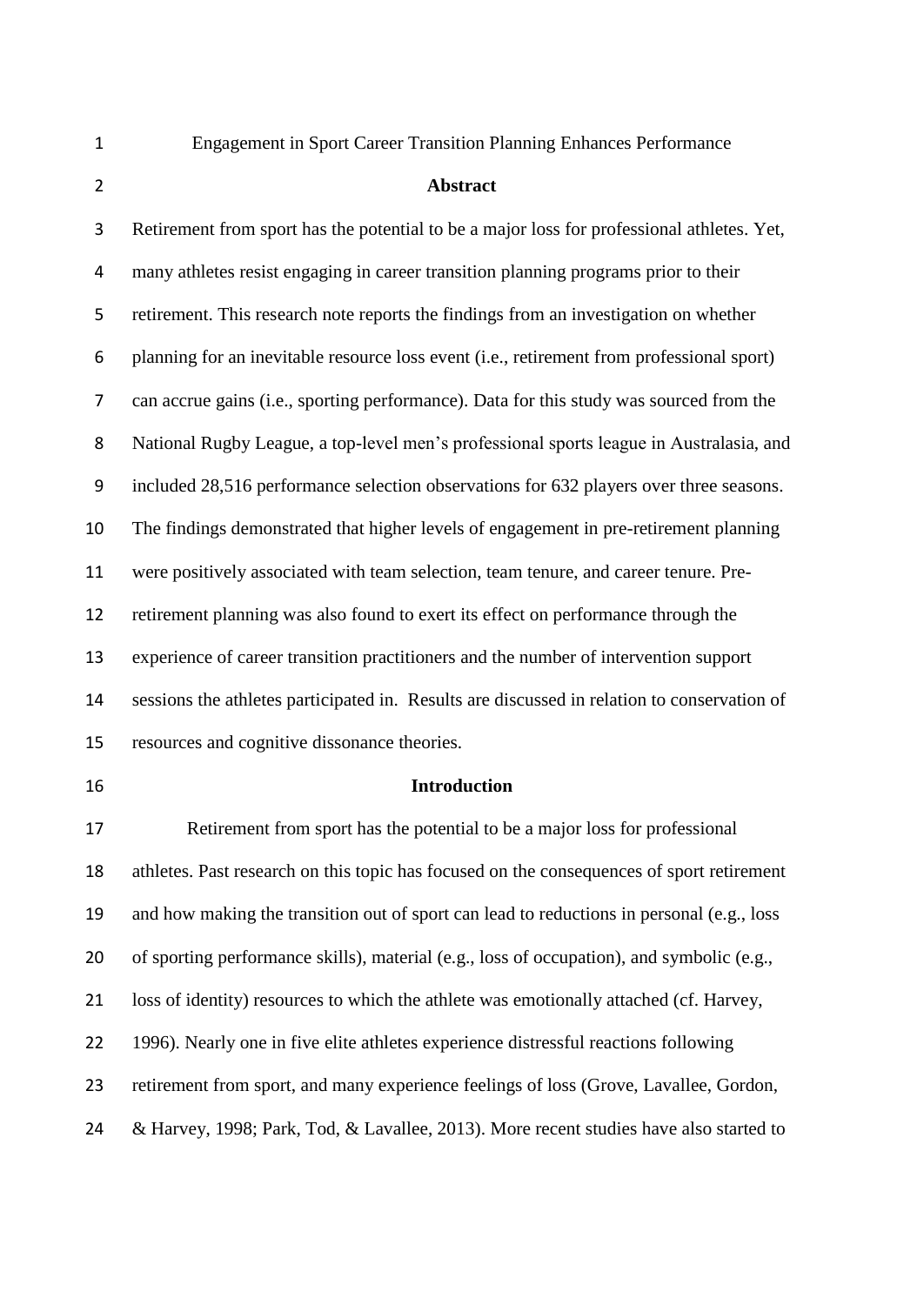examine what resources can help athletes cope with the career transition process,

2 including pre-retirement planning (Park et al., 2013).

 Pre-retirement intervention programs offer career and education support to professional athletes during their playing careers to help them plan for their inevitable transition out of sport. Although pre-retirement planning is one of the best predictors of successful career transitions out of sport, many athletes elect not to engage in intervention programs even when they have access to such services (North & Lavallee, 2004). This resistance has been attributed to the perception that engagement in career transition intervention programs while still competing could be a distraction from their sport performance (Park et al., 2013; Petitpas, Danish, McKelvain, & Murphy, 1992). Cognitive dissonance, therefore, may play an important role in pre-retirement planning. Cognitive dissonance theory postulates that individuals strive toward cognitive consistency when a situation involves conflicting attitudes, beliefs, or behaviors. If there are inconsistencies, people will make alterations in their attitudes, beliefs, or behaviors to reduce psychological discomfort and restore balance in their lives (Festinger, 1957). The magnitude of dissonance depends on importance or value of the attitude, belief, or behavior that is dissonant, and thus influences the pressure to reduce or eliminate the dissonance. As the magnitude increases, pressures to reduce dissonance and avoidance from situations that generate dissonance also increase. Furthermore, when individuals take actions that appear to be in conflict with their starting preferences, they experience feelings of discomfort. To minimize or avoid this discomfort, people change their preferences to more closely align with their actions.

 Recent theoretical and empirical perspectives influenced by Hobfoll's (2002) conservation of resources (COR) theory may also help advance knowledge in the area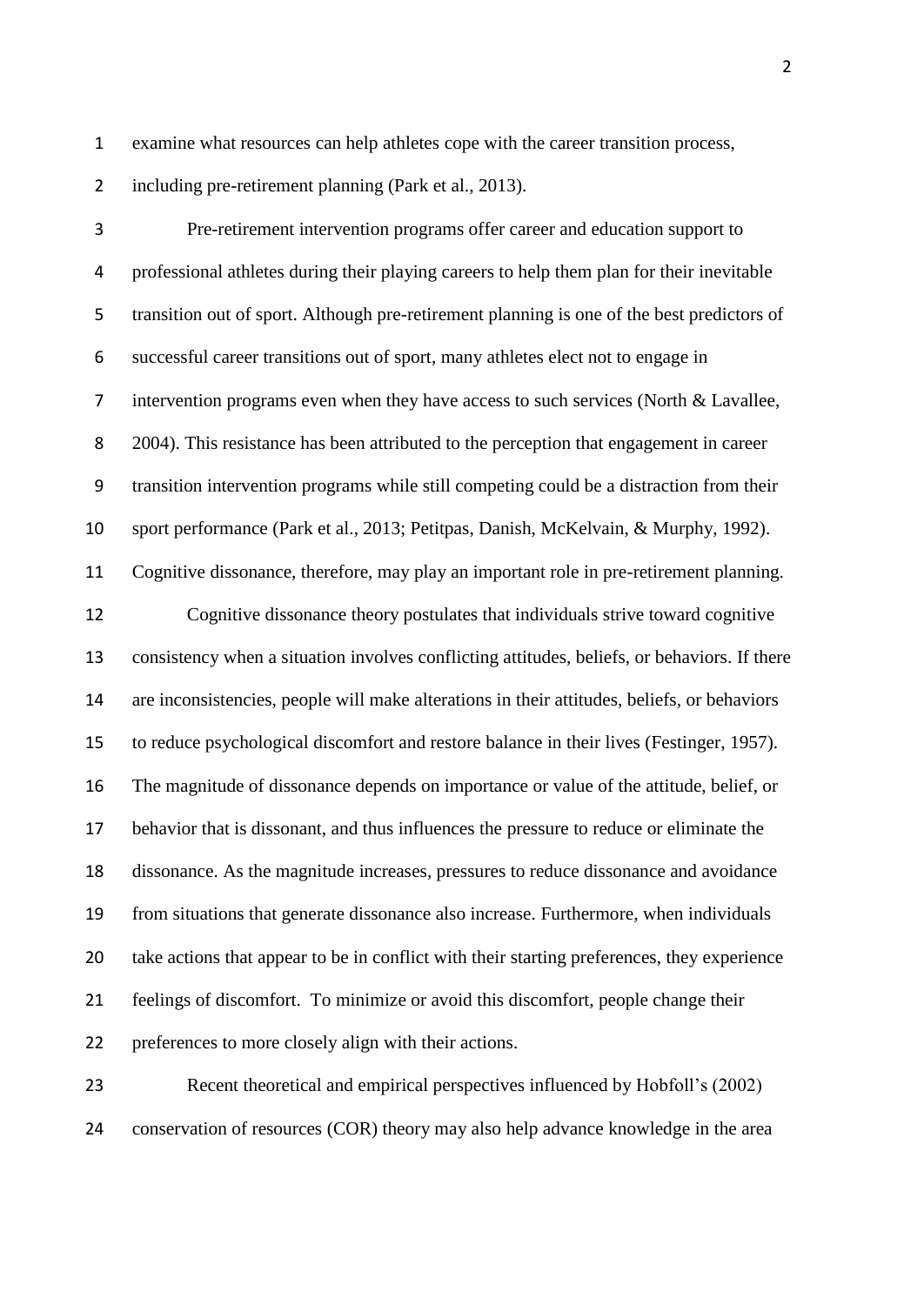of retirement from sport. COR theory has been adopted previously across several 2 different sporting contexts and populations (e.g., Ford & Gordon, 2008; Wendling, Kellison, & Sagas, 2017) but the focus has generally been on psychological stress and strain. A recent trend in the literature concerning COR theory has been its extension to better understand how individuals allocate and conserve resources in the context of resource gains and losses. Central to COR theory is the principle that resources need to be invested by people in order to protect or limit potential losses. COR theory also postulates a gain paradox principle: resource loss is disproportionately more salient and important than resource gain (Hobfoll, 2012). From these principles, a number of relevant corollaries of the resource investment process have been proposed to help understand the downstream impact of changes in resources. For example, investment becomes more difficult when individuals lose resources and they become more prone to further investment loss (i.e., loss spirals) under stressful conditions. On the other hand, when individuals gain resources they have greater opportunities to invest and accrue additional resources (i.e., recourse gain spirals). These patterns have been supported through studies showing how individuals who possess resources are more capable of offsetting losses, and how this serves to facilitate the acquisition of other resources (Ennis, Hobfoll, & Schroder, 2000).

 Wang, Henkens, and van Solinge's (2011) resource-based dynamic model has proposed resources as the central mechanism that shapes how people cope with retirement from the workforce. According to this model, losses, gains, or no change in resources will lead to decreasing, increasing, or stable trajectories in the retirement process, respectively. Recent work by Topa and Valero (2017) has applied this model in a study exploring retirees' satisfaction, depression, and actual loss of resources. Results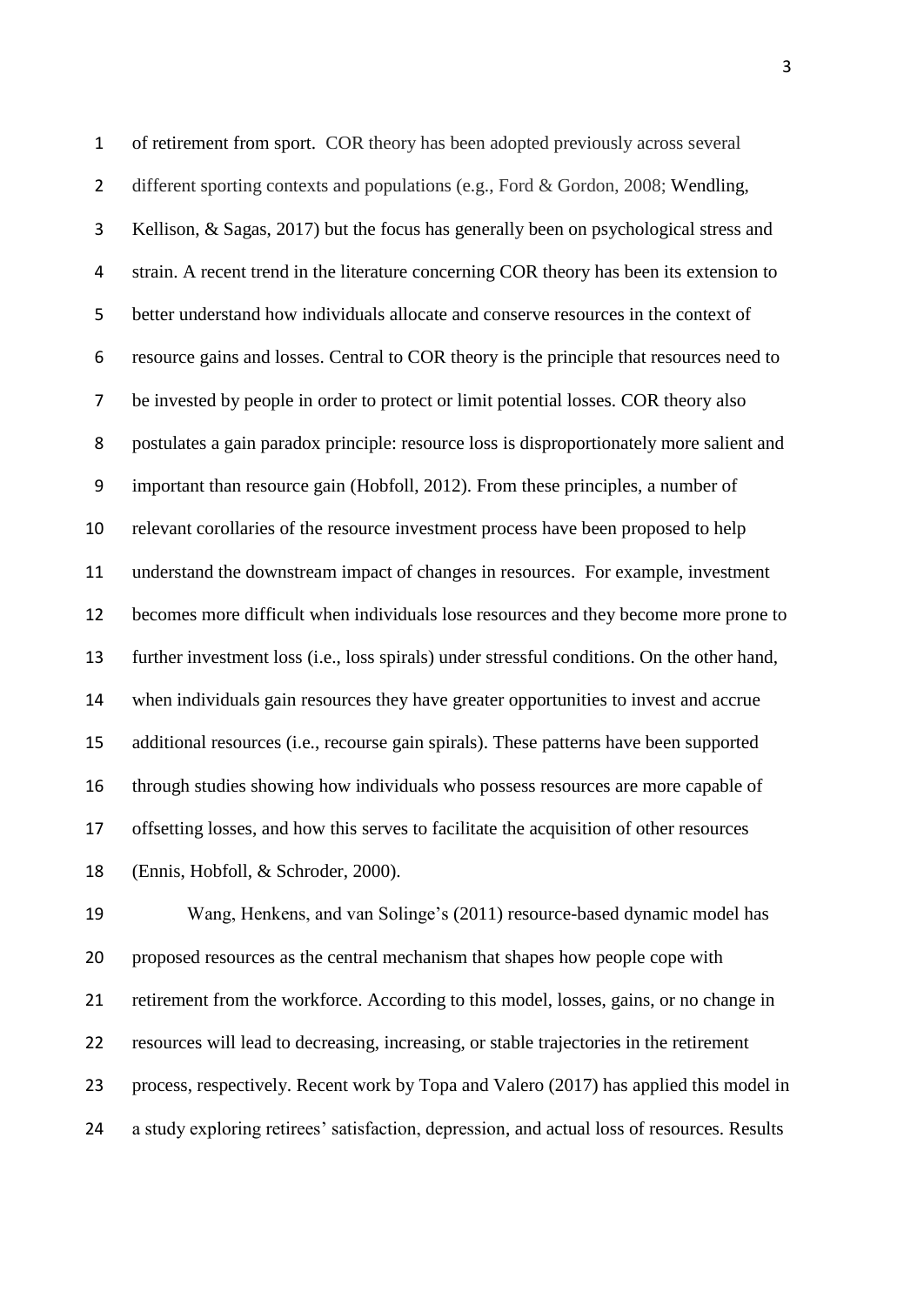revealed that the threat of resource loss had a positive relationship on retirement satsfaction and depression levels after retirement.

 While recent studies in sport have helped inform the development of pre- retirement intervention programs for elite athletes around the world, little research has examined the impact of the investment of resources during the career transition process. Given the extant research (e.g., Topa & Valero, 2017), an interesting line of enquiry would involve studying whether planning for an inevitable resource loss event (i.e., retirement from sport) can accrue gains. Such an extension of COR theory may contribute to news ways of testing the resource investment process (Hobfoll, Halbesleben, Neveu, & Westman 2018). Therefore, the aim of this research was to examine whether engaging in a pre-retirement planning program can enhance sporting performance.

## **Method**

 Anonymized data for this study was sourced from the National Rugby League (NRL), a top-level men's professional sports league in Australasia. A total of 16 teams play in the NRL, fifteen of which are based in Australia and one in New Zealand. The NRL operates on a single group system, with no divisions or conferences and no relegation and promotion from other leagues. Each team plays 26 games per season between March and October annually, with additional games scheduled in the finals (i.e., playoffs) rounds. A total 17 players are selected to play per team for each game based on performance levels at the time of selection.

 Performance data was sourced across three seasons (2014, 2015, and 2016) from official NRL databases, with all performance data entered manually and double-checked for quality assurance purposes. Performance data included team selection, team tenure,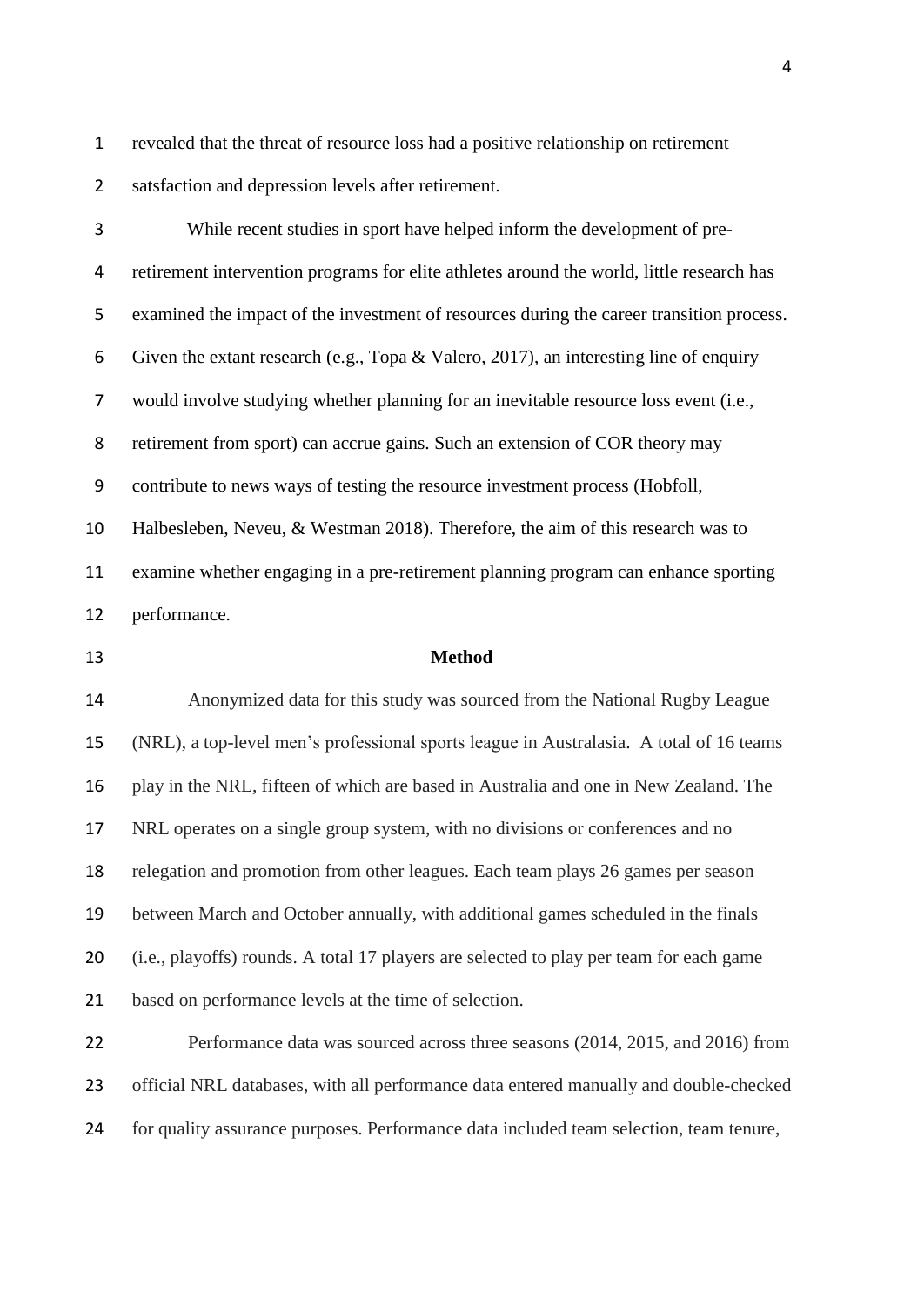and career tenure for each player for each game across all three years (final round games were excluded because every team was not represented). The players selected for each team for every potential game, taking into account availability for selection and excluding injured, suspended, and players being rested, were initially coded. The number of years each player had been contracted at their current club (team tenure) and playing in the NRL overall (career tenure) as at the start of the season in question were also recorded.

 Pre-retirement planning data was sourced for each player and included an engagement in pre-retirement planning measure at every team selection point. Engagement in pre-retirement planning was determined through a measurement of Career Decidedness (Gordon, 1998) and Career Planning (Prochaska & DiClemente, 1992). Career Decidedness was applied with three categories as follows: *Undecided*: "I don't know what I want to do after footy"; *Exploring Options*: "I have an idea of what I want to do/a few interests but I'm not sure yet which I really want to do after footy"; and *Decided*: "I'm confident I've made a well-informed choice about what I want to do after footy". Career Planning was applied with five stages adapted from the transtheoretical model of behavior change as follows: *Pre-contemplation*: no thought of or intention to do career planning; *Contemplation*: weighing up the pros and cons of career planning, but still doing no planning; *Preparation*: engaging in career planning; *Action*: taking action towards their future career (e.g., studying, working); and *Maintenance*: future career has been underway for at least three months (e.g. own business, a trade, property development). For someone to be *engaged* they were categorised as: Exploring Options or Decided in the area of Career Decidedness; and Action or Maintenance in the area of Career Planning. Career transition practitioners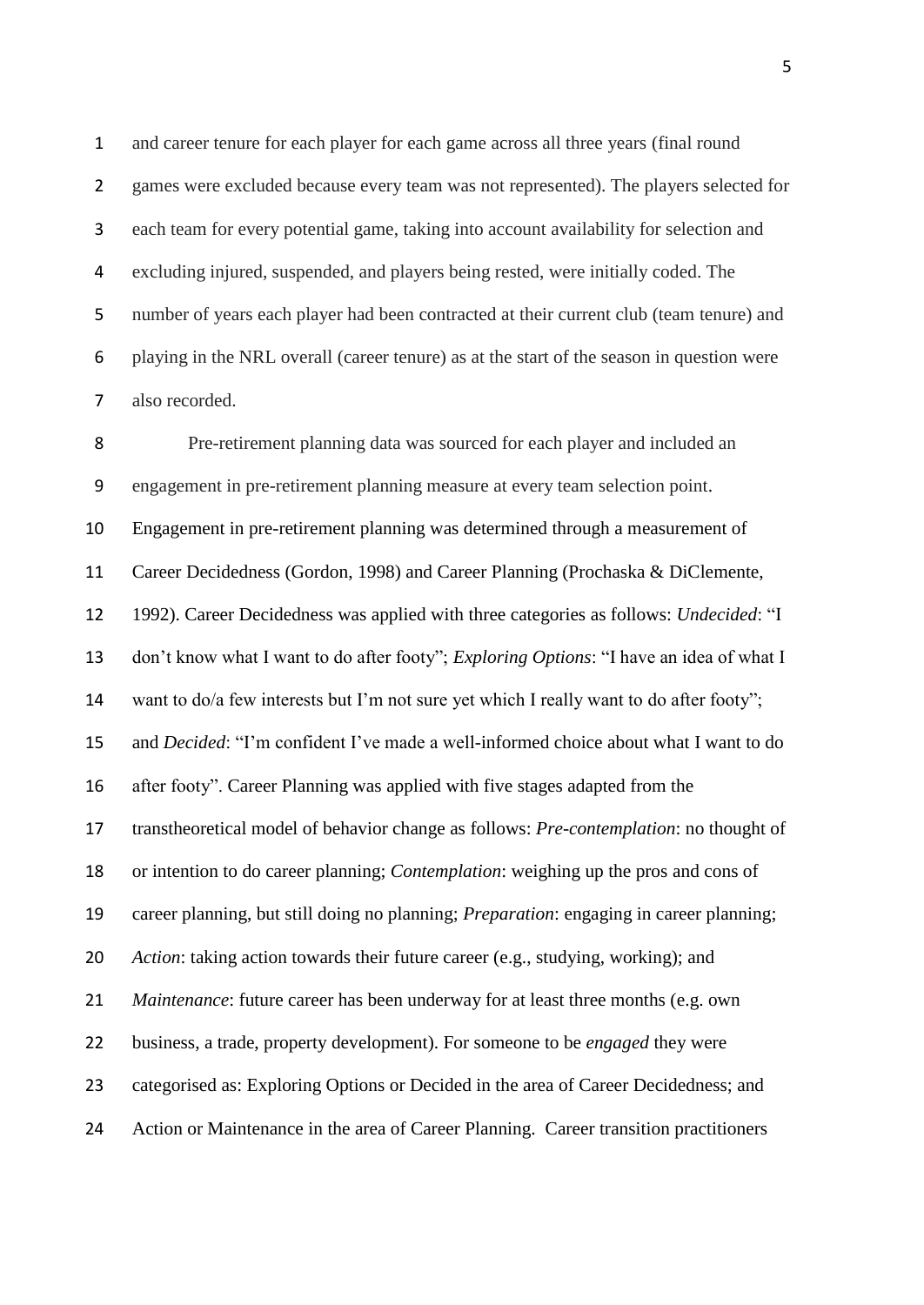2 every player at every team selection point, and entered the data into a software system 3 built for tracking, reporting, and case management. 4 Data was also sourced on the experience of the career coaches (20 in total, 5 including at least one for each team; categorized as experienced, novice, or no 6 experience) and the number of pre-retirement intervention support sessions for each 7 player (Mean =  $1.63$ , SD = .84). 8 **Results** 9 The data set included a total of 28,516 performance selection observations for 10 632 players (Mean age in  $2016 = 23.84$ , SD = 4.26; Mean years team tenure in  $2016 =$ 11  $2.52$ , SD = 3.02; Mean years career tenure in 2016= 4.02, SD = 4.01). Engagement in 12 pre-retirement planning was found to be significantly correlated with each of the 13 performance measures: team selection  $(X^2 = 112.18, p < .01)$ ; team tenure  $(r_b = .48, p < .01)$ 14 .01); and career tenure  $(r_b = .52, p < .01)$ . Engagement in pre-retirement planning was 15 also found to be significantly correlated with the number of pre-retirement intervention 16 support sessions ( $r_b = .81$ ,  $p < .001$ ) and career coach experience ( $X^2 = 456.12$ ,  $p <$ 17 .001). 18 Linear and logistic regression analyses were also tested following relevant 19 variable transformations. These results demonstrated that engagement in pre-retirement 20 planning was positively associated to team selection ( $F = 6.94$ ,  $p = .008$ ,  $R^2 = .19$ ), team tenure ( $F = 16.58$ ,  $p < .01$ ,  $R^2 = .23$ ), and career tenure ( $F = 28.57$ ,  $p < .01$ ,  $R^2 = .27$ ). 22 Sobel tests were employed to explore whether the experience of the career coach and 23 the number of intervention support sessions could explain the impact of pre-retirement

1 (i.e., career coaches) assessed Career Decidedness and Career Planning measures for

24 planning on performance. Significant  $(p < .05)$  results were found for the experience of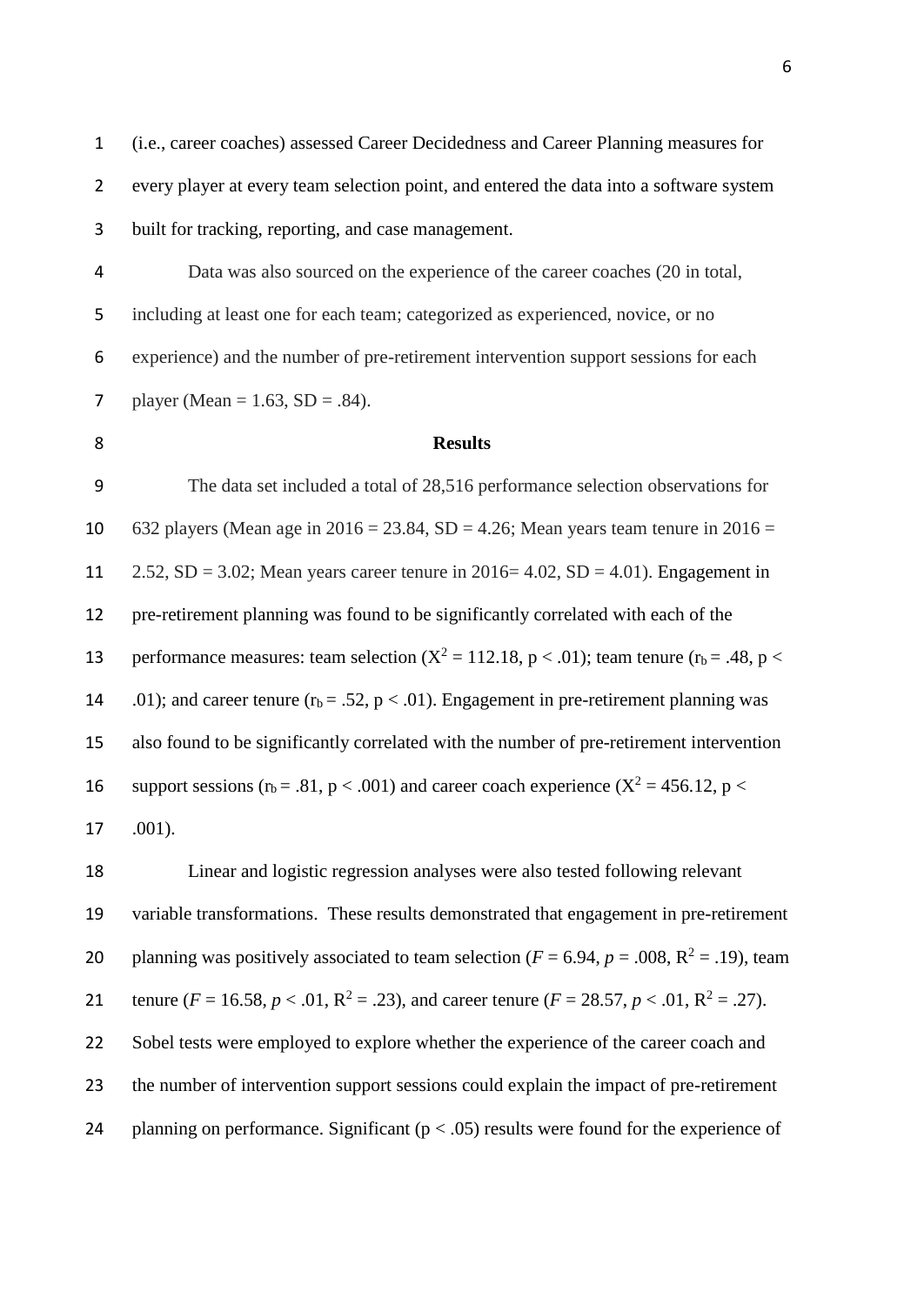| the career coach (team selection: $z = 2.21$ ; and team tenure: $z = 2.07$ ) and the number of |
|------------------------------------------------------------------------------------------------|
| intervention support sessions (team selection: $z = 1.98$ ; and career tenure: $z = 3.22$ ).   |

## **Discussion**

 The aim of this research was to examine whether planning for retirement from sport can enhance sporting performance. When relationships across the study variables were examined, higher levels of engagement in career transition planning were found to be related to team selection when available (i.e., not injured, suspended, or being rested), the number of years contracted by the team, the number of years playing overall, the experience of the experience of the career coach, and the number of intervention support sessions. The results support the findings by Topa and Valero (2017) as the threat of a resource loss event can have a positive impact on pre-retirement planning.

 Further analyses showed how greater engagement in career transition planning predicted team selection, team tenure, and career tenure. These findings can be partially explained through cognitive dissonance theory as engaging in pre-retirement planning may have led to less cognitive dissonance, allowing for more time to focus on sporting performance. Previous research (e.g., North & Lavallee, 2004) has shown how many athletes resist engaging in pre-retirement programs they have access to, possibly due to the perception that such engagement could be a distraction from their sporting performance (Petitpas et al., 1992). In this study, evidence was found to suggest that inconsistencies that might normally influence professional athletes to not engage in pre- retirement planning were altered. The value players placed on pre-retirement planning appears to be greater than the pressures to focus exclusively on sport performance (cf. Festinger, 1957), perhaps due to the experience of the career coach and number of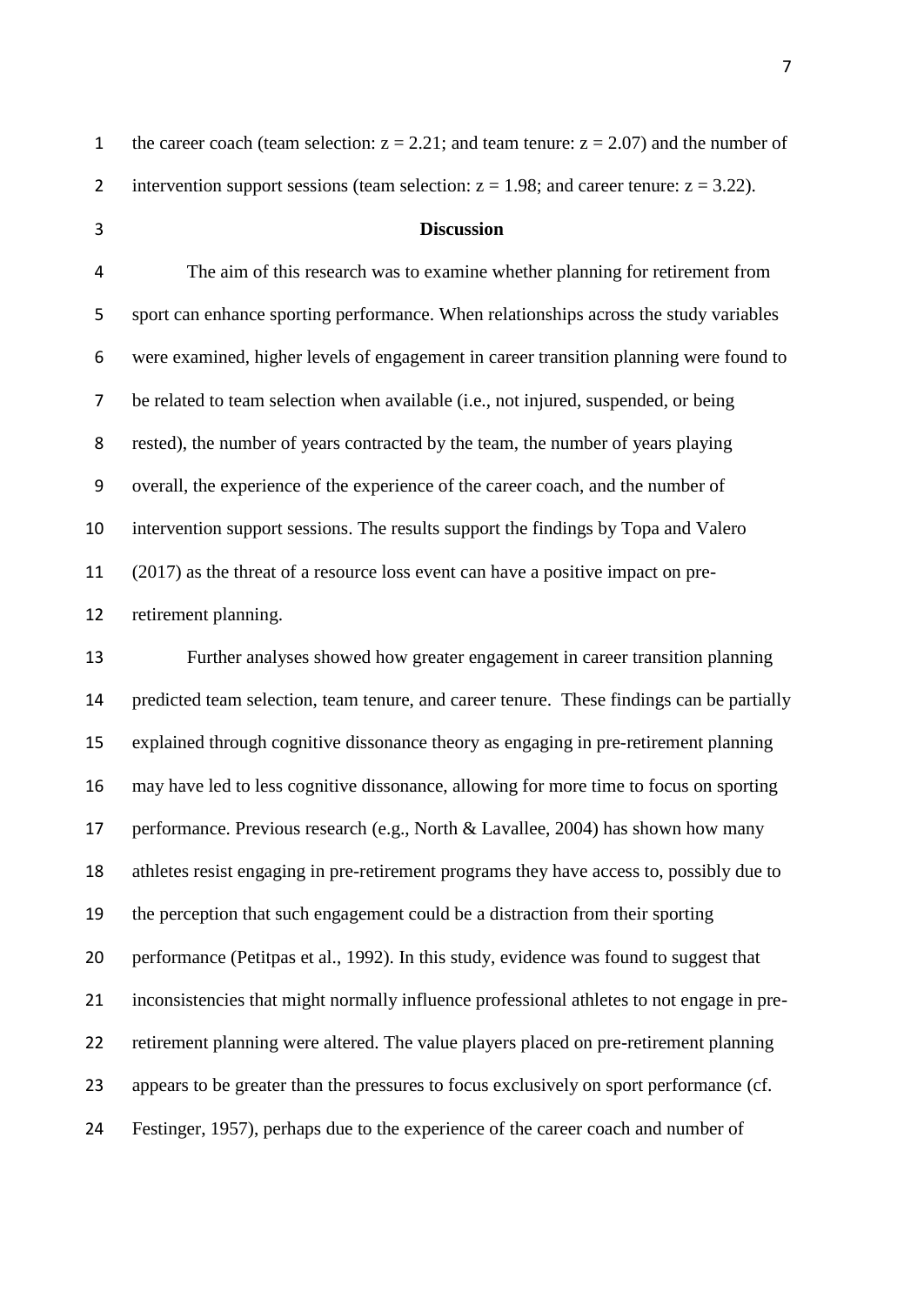intervention support sessions. The experience of the career coach was found to explain 2 the significant relationship between engagement in career transition planning and team selection and team tenure, and the number of intervention support sessions was found to explain the significant relationship between engagement in career transition planning and team selection and career tenure.

 By applying the process of resource loss and gain cycles among professional athletes, this study extends Hobfoll's (2002) COR theory into the retirement from sport context. The findings also support COR theory, as the professional athletes who took action through engagement in pre-retirement planning invested resources in order to limit potential losses. In line with Hobfoll's (2012) gain paradox principle, resource gains would have increased in salience as loss circumstances became higher. In this study, individuals were deemed to be engaged in pre-retirement planning if their levels of career decidedness (i.e., exploring options or decided) and career planning (i.e., action or maintenance) were in the advanced stages. The downstream impact of changes in resource investment is seen in the performance data for the individual, team, and career overall. When individuals accrued resources in planning for their retirement, they would have had greater opportunity to accrue additional resources through gain spirals. In a similar way to Ennis et al. (2000), this would have allowed the athletes to be more capable of offsetting losses and thereby jumpstarting further resource gains. Future researchers should consider the role that time plays in in the dynamics of resource investment. This temporal aspect can take many forms, ranging from the amount of time over which resources are lost or gained, to the length of recovery periods necessary to regain resources, to the specific timing that a resource becomes available relative to the timing of resource loss (Hobfoll et al., 2018, p. 114).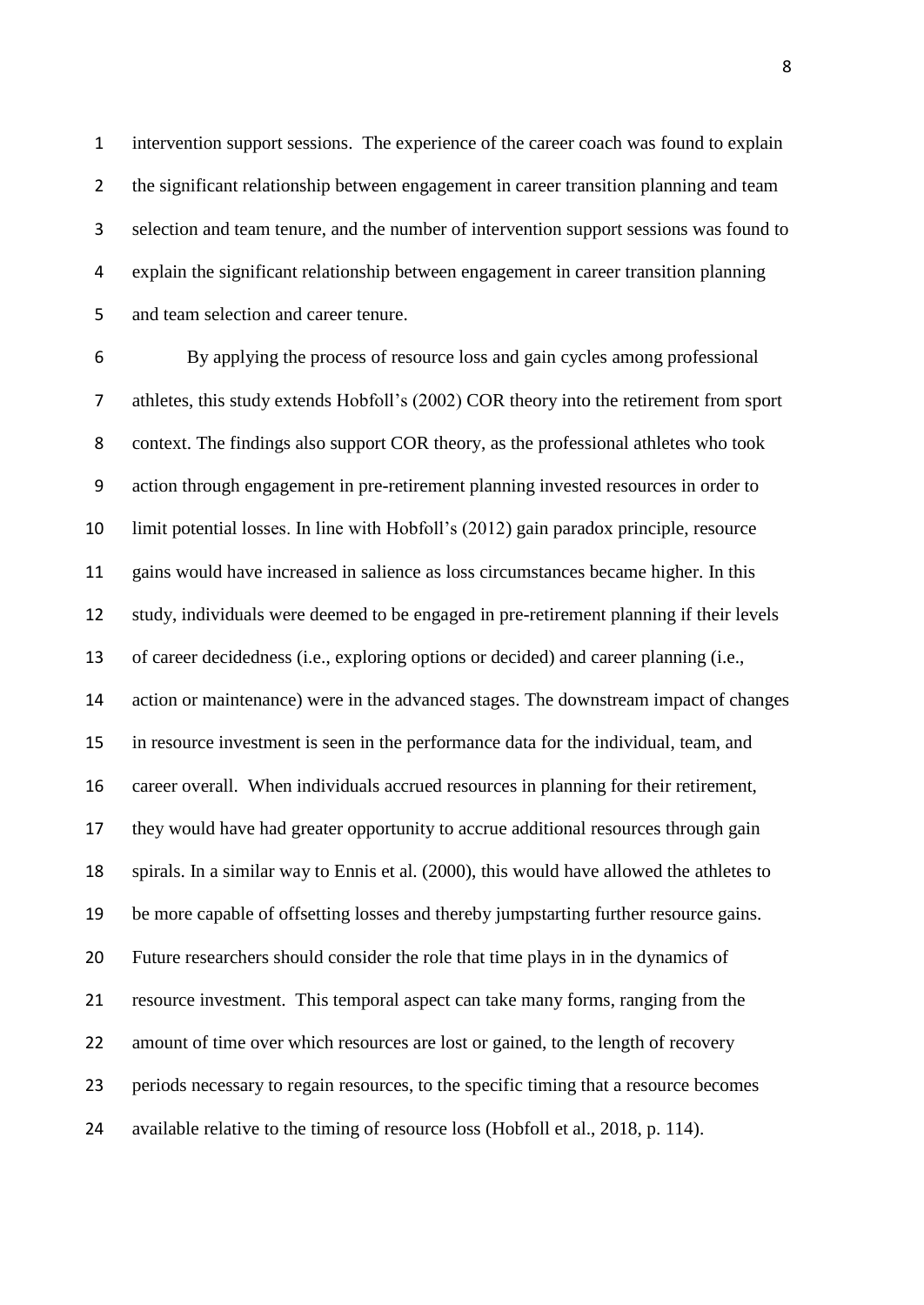| $\mathbf 1$      | In terms of study limitations, every performance selection opportunity across the          |
|------------------|--------------------------------------------------------------------------------------------|
| $\overline{2}$   | three seasons was considered individually rather than in a repeated measures design.       |
| 3                | Furthermore, the measurement of engagement in pre-retirement planning was assessed         |
| 4                | by career practitioners with varying experience levels. Although the measurements          |
| 5                | were underpinned by career-decision making theories (Gordon, 1998; Prochaska &             |
| 6                | DiClemente, 1992), it is possible that less experienced practitioners were not as accurate |
| 7                | in their assessment of career decidedness and/or career planning. The data for this study  |
| 8                | also included only males in one professional sport (National Rugby League).                |
| $\boldsymbol{9}$ | The results of this study may have implications in the delivery of career                  |
| 10               | transition programs for professional athletes. Many athletes experience feelings of loss   |
| 11               | following retirement from sport. Athletes who are effectively supported by practitioners   |
| 12               | in preparing for this resource loss event can realize a potential competitive advantage in |
| 13               | their sport. Teams can also benefit by retaining athletes in the system for longer along   |
| 14               | with the sport, itself. These downstream impacts can occur when the value players place    |
| 15               | on pre-retirement planning is greater than the pressures to focus exclusively on sport     |
| 16               | performance. It is, therefore, important for players, sports coaches, and senior           |
| 17               | administrators who may have misconceptions that engagement in pre-retirement               |
| 18               | planning is time poorly spent to understand the positive benefits in relation to team      |
| 19               | selection, team tenure, and career tenure.                                                 |
| 20               | <b>References</b>                                                                          |
| 21               | Albion, M. J. (2007, September). Restoring the balance: Women's experiences                |
| 22               | of retiring from elite sport. Paper presented at the International Women's Conference,     |

Queensland, Australia. http://eprints.usq.edu.au/3447

Ennis, N. E., Hobfoll, S. E., & Schroder, K. E. E. (2000). Money doesn't talk, it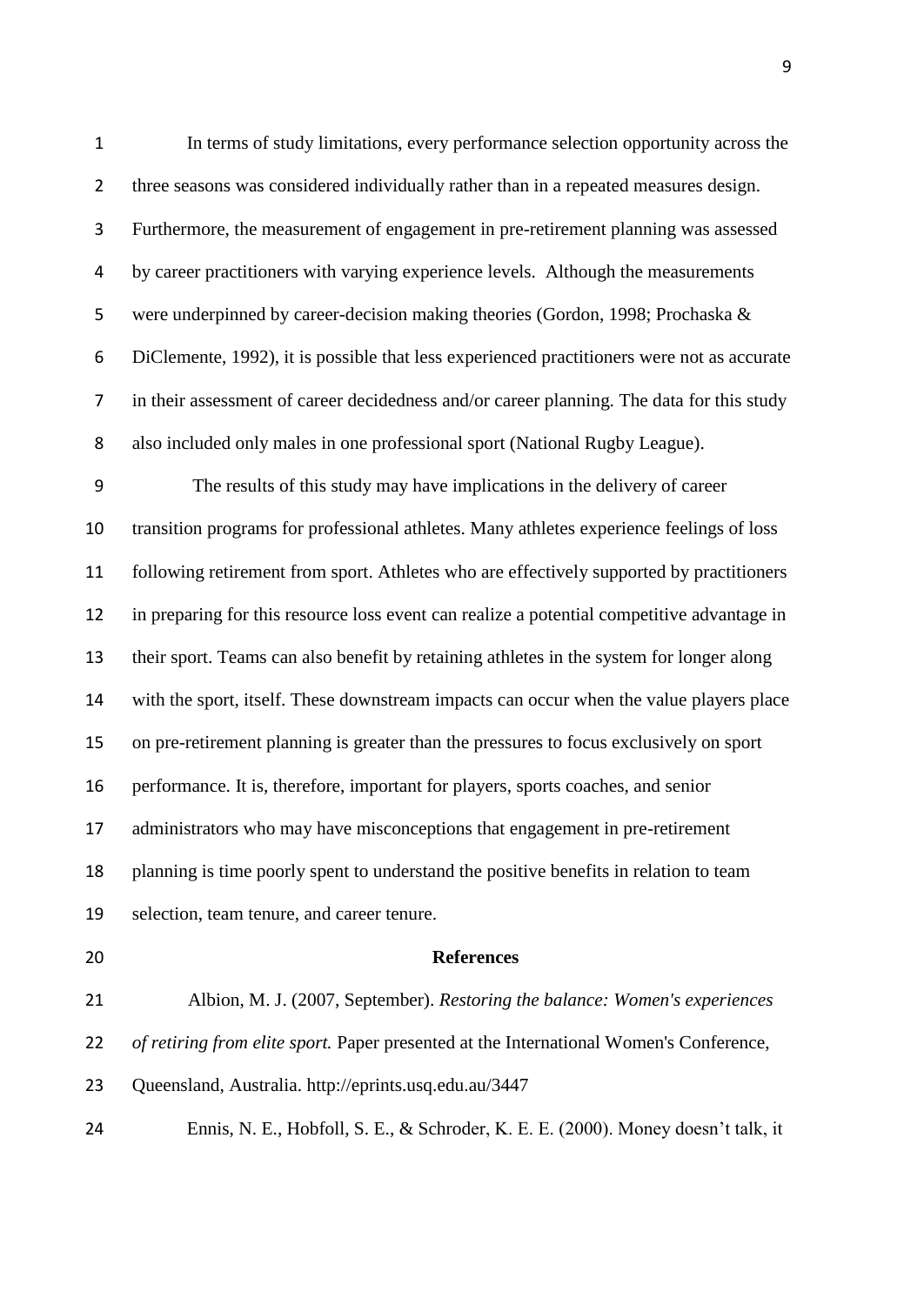| $\mathbf{1}$   | swears: How economic stress and resistance resources impact inner-city women's            |
|----------------|-------------------------------------------------------------------------------------------|
| $\overline{2}$ | depressive mood. American Journal of Community Psychology, 28, 149–173.                   |
| 3              | doi: 10.1023/A:1005183100610                                                              |
| 4              | Festinger, L. (1957). A theory of cognitive dissonance. Stanford, CA: Stanford            |
| 5              | University Press.                                                                         |
| 6              | Ford, I.W., & Gordon, S. (2008) Coping with sport injury: Resource loss and the           |
| 7              | role of social support, Journal of Personal and Interpersonal Loss, 4, 243-256.           |
| 8              | doi:10.1080/10811449908409733                                                             |
| 9              | Gordon, V. N. (1998). Career decidedness types: A literature review. The                  |
| 10             | Career Development Quarterly, 46, 386-403. https://doi.org/10.1002/j.2161-                |
| 11             | 0045.1998.tb00715.x                                                                       |
| 12             | Grove, J. R., Lavallee, D., Gordon, S., & Harvey, J. H. (1998). Account-making:           |
| 13             | a model for understanding and resolving distressful reactions to retirement from          |
| 14             | sport. Sport Psychologist, 12, 52-67. doi: 10.1123/tsp.12.1.52                            |
| 15             | Harvey, J.H. (1996). Embracing their memory: Loss and the social psychology               |
| 16             | of story-telling. Needham Heights, MA: Allyn & Bacon.                                     |
| 17             | Hobfoll, S.E. (2002) Social and Psychological Resources and Adaptation.                   |
| 18             | Review of General Psychology, 6, 307-324. http://dx.doi.org/10.1037/1089-                 |
| 19             | 2680.6.4.307                                                                              |
| 20             | Hobfoll, S.E. (2012). Conservation of resources and disaster in cultural context:         |
| 21             | The caravans and passageways for resources. Psychiatry: Interpersonal and Biological      |
| 22             | Processes, 75, 226-231. doi: 10.1521/psyc.2012.75.3.227                                   |
| 23             | Hobfoll, S., Halbesleben, J., Neveu, J., & Westman, M., (2018). Conservation of           |
| 24             | resources in the organizational context: The reality of resources and their consequences. |